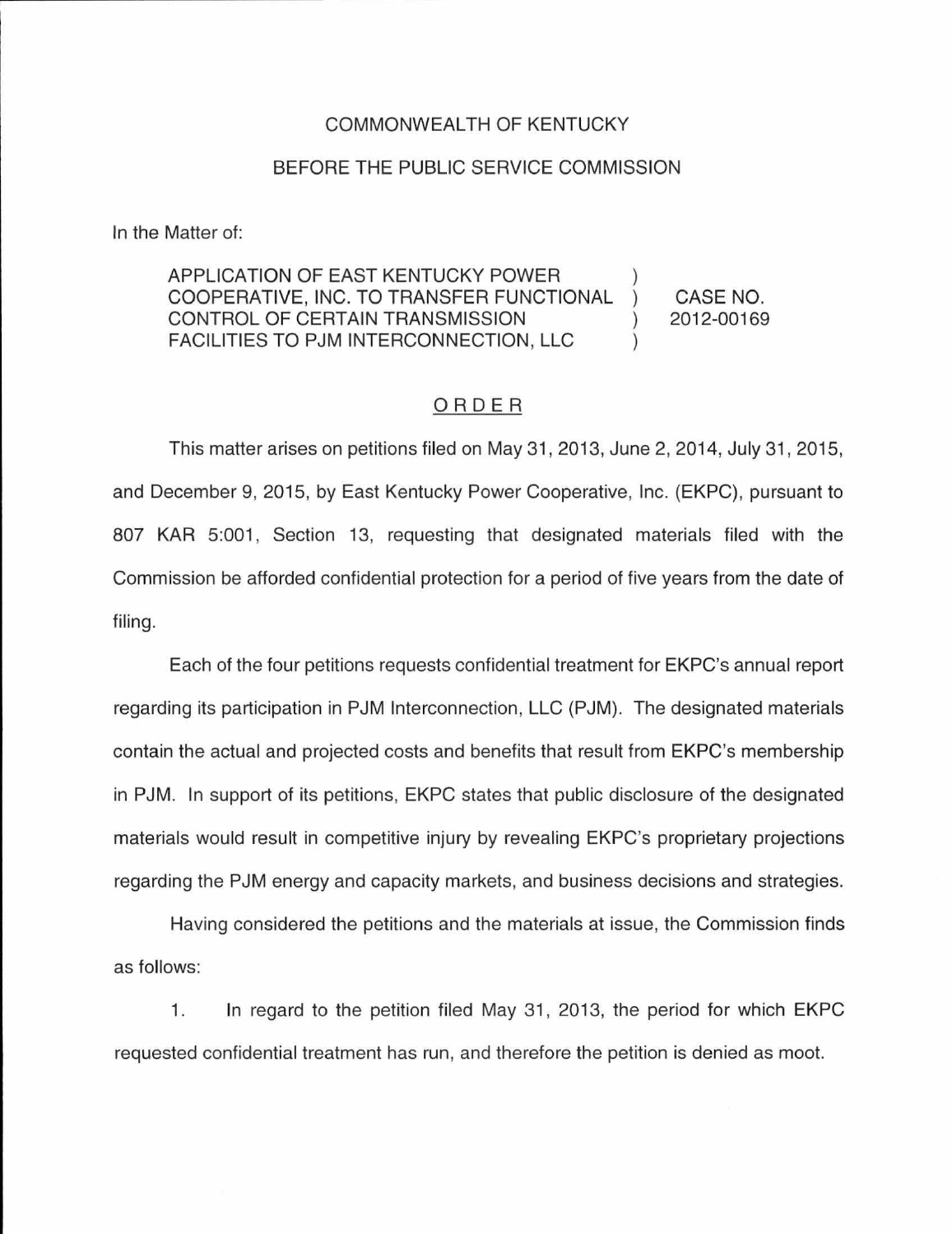2. The designated materials described in the June 2, 2014, July 31 , 2015, and December 9, 2015 petitions meet the criteria for confidential treatment and are exempted from public disclosure pursuant to KRS  $61.878(1)(c)(1)$ .

IT IS THEREFORE ORDERED that:

1. EKPC's May 31 , 2013 petition for confidential treatment is denied as moot.

2. EKPC's the June 2, 2014, July 31 , 2015, and December 9, 2015 petitions for confidential protection are granted.

3. Within 30 days of the date of this Order, EKPC shall file revised pages reflecting as unredacted the designated materials subject to the May 31, 2013 petition that has been denied confidential treatment.

4. The designated materials in the May 31 , 2013 petition for which confidential protection was denied shall not be placed in the public record for 30 days following the date of this Order to allow EKPC to seek any remedy afforded by law.

5. The designated materials in the June 2, 2014, July 31 , 2015, and December 9, 2015 petitions shall not be placed in the public record or made available for public inspection for five years from the respective dates the petitions were filed, or until further Orders of this Commission.

6. Use of the designated materials in the June 2, 2014, July 31 , 2015, and December 9, 2015 petitions in any Commission proceeding shall be in compliance with 807 KAR 5:001, Section 13(9).

7. EKPC shall inform the Commission if the designated materials in the June 2, 2014, July 31, 2015, and December 9, 2015 petitions become publicly available or no longer qualify for confidential treatment.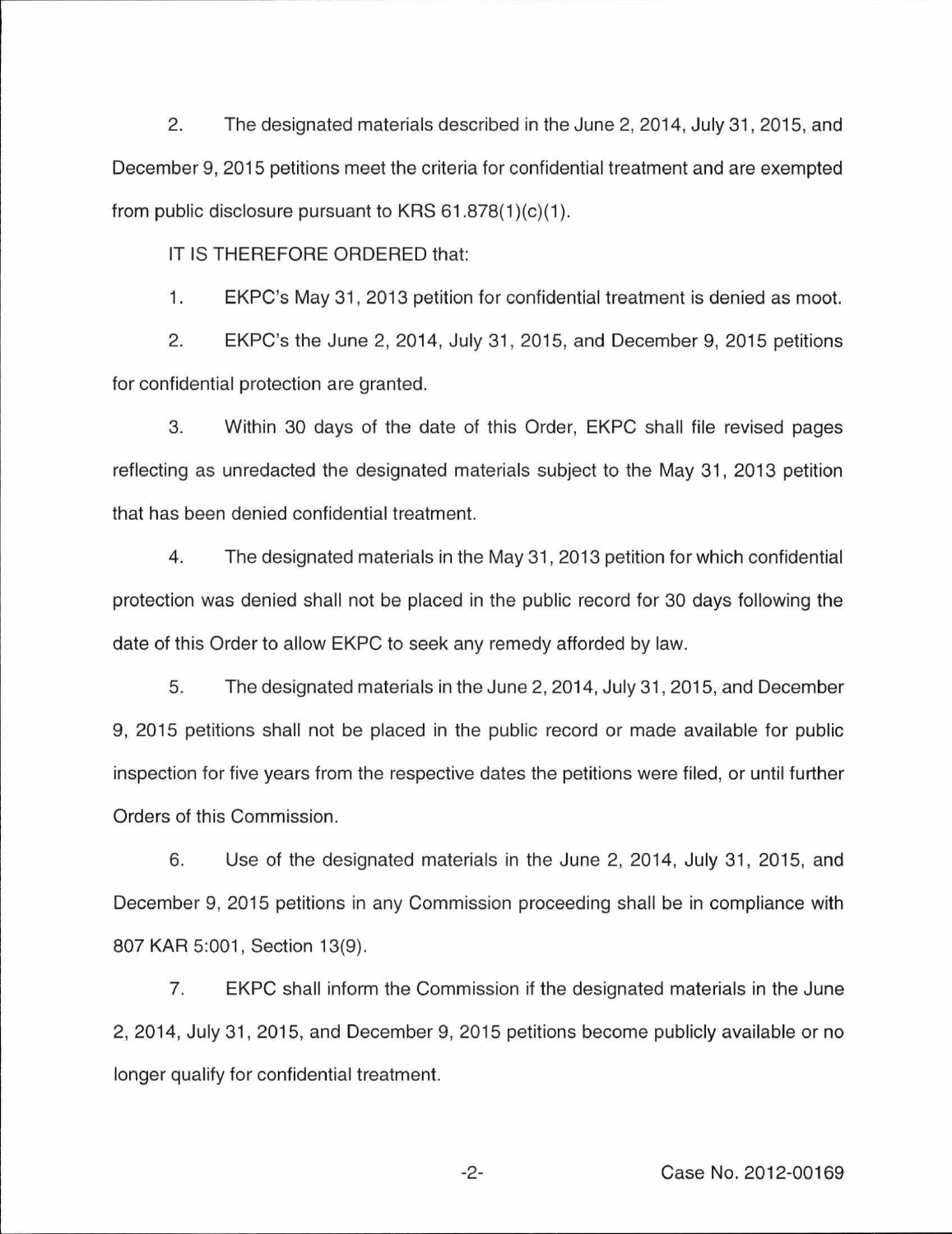8. If a non-party to this proceeding requests to inspect the designated materials in the June 2, 2014, July 31, 2015, and December 9, 2015 petitions that were granted confidential treatment by this Order and the period during which the materials have been granted confidential treatment has not expired, EKPC shall have 30 days from receipt of written notice of the request to demonstrate that the materials still fall within the exclusions from disclosure requirements established in KRS 61.878. If EKPC is unable to make such demonstration, the requested materials shall be made available for inspection. Otherwise, the Commission shall deny the request for inspection.

9. The Commission shall not make the designated materials in the June 2, 2014, July 31, 2015, and December 9, 2015 petitions available for inspection for 30 days following an Order finding that the materials no longer qualify for confidential treatment in order to allow EKPC to seek a remedy afforded by law.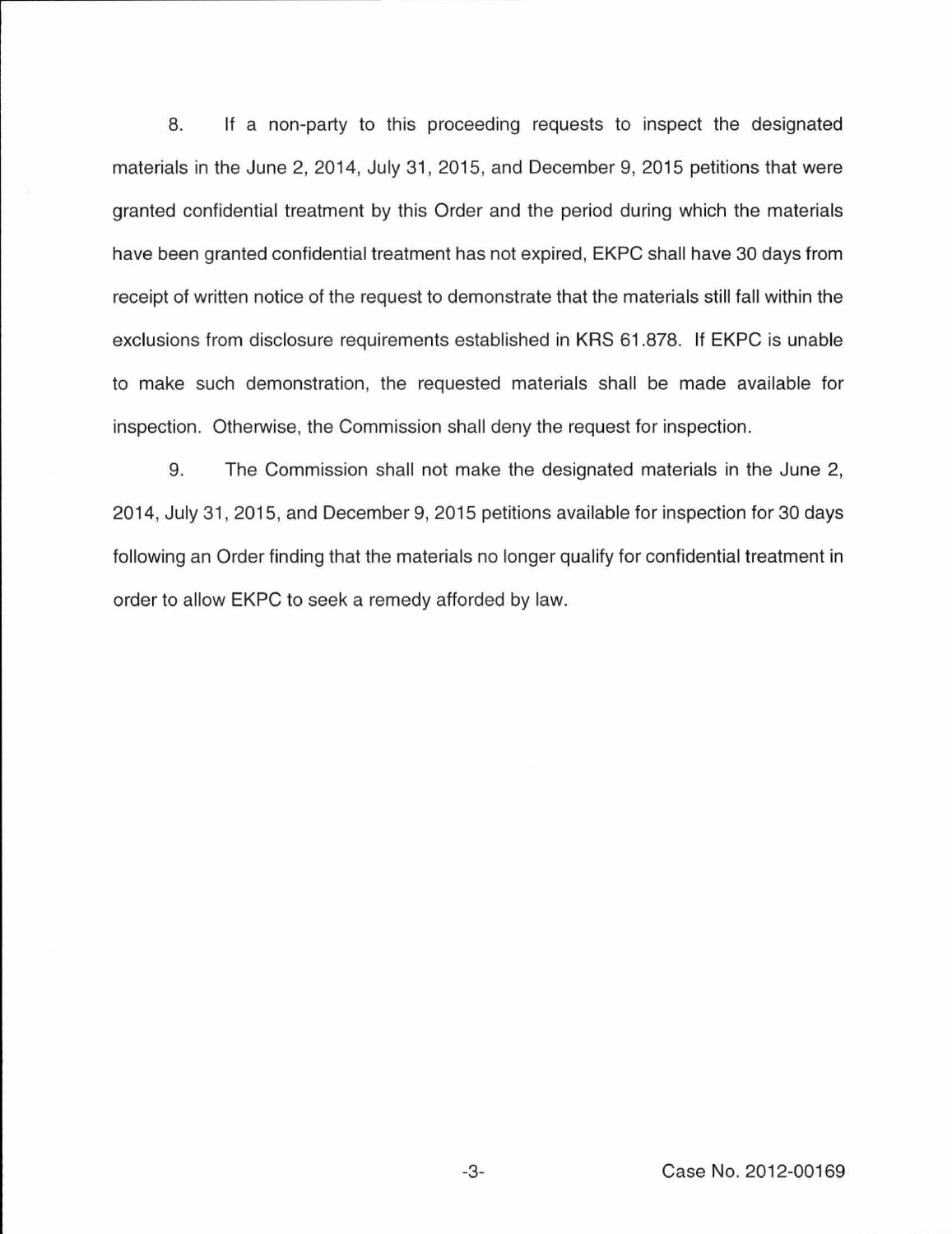By the Commission

|  | ENTERED |                                              |
|--|---------|----------------------------------------------|
|  |         | APR 2 4 2019                                 |
|  |         | <b>KENTUCKY PUBLIC</b><br>SERVICE COMMISSION |

**ATTEST:** 

Save R Tue R. Punson

Case No. 2012-00169